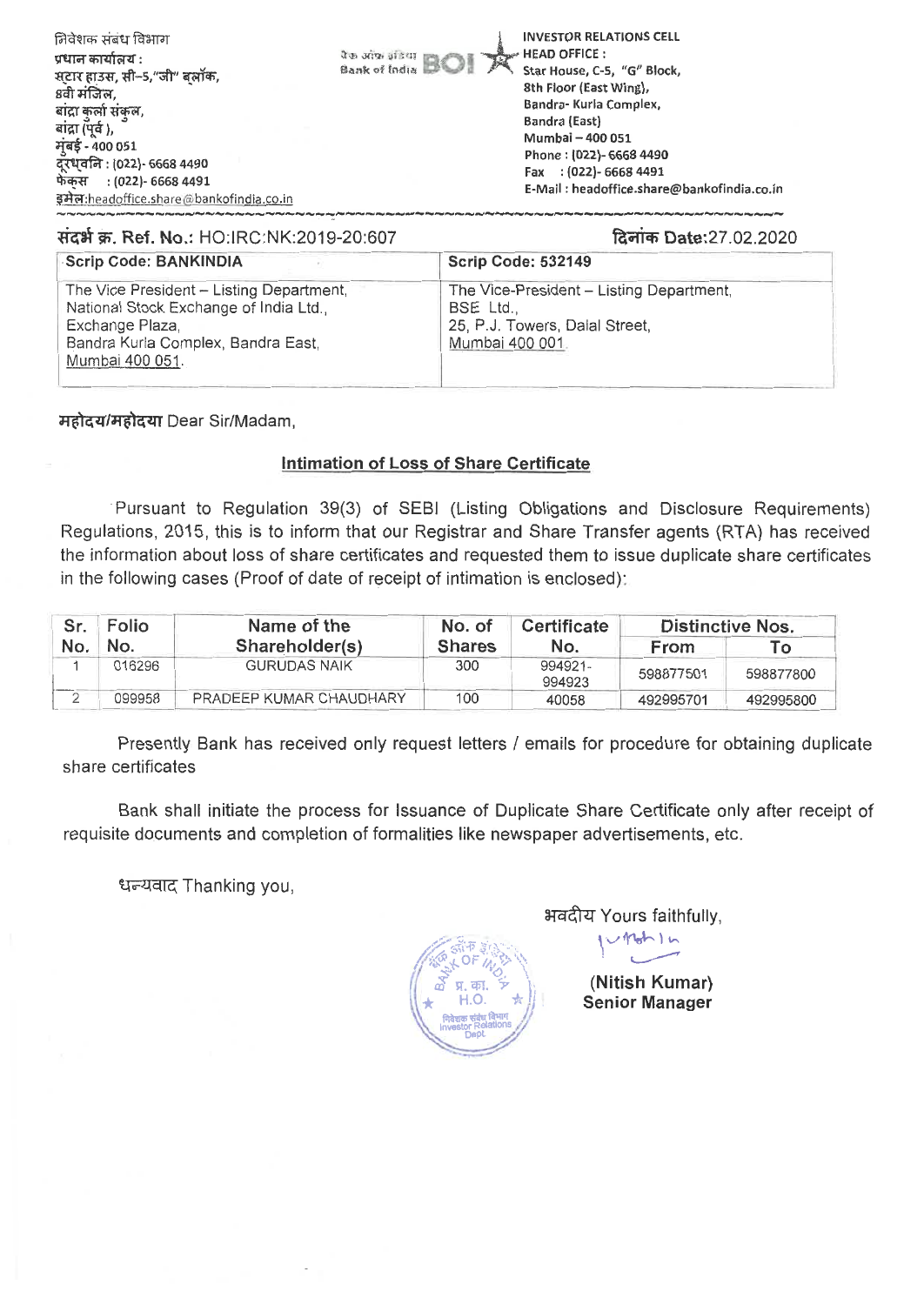|                          | [External] Duplicate Share Intimations Received On: 20200225                                                                                                                                  |          |         |                    |                       |              |
|--------------------------|-----------------------------------------------------------------------------------------------------------------------------------------------------------------------------------------------|----------|---------|--------------------|-----------------------|--------------|
|                          |                                                                                                                                                                                               | X DELETE | ← REPLY | <b>K</b> REPLY ALL | $\rightarrow$ FORWARD |              |
|                          | bssduplicate <bssduplicate@bigshareonline.com><br/>Tue 25/02/2020 12:59</bssduplicate@bigshareonline.com>                                                                                     |          |         |                    | Mark as unread        |              |
|                          | To: Rajeev Bhatia; Investor Relations Department;                                                                                                                                             |          |         |                    |                       |              |
|                          | Cc: bhaqwan <bhaqwan@biqshareonline.com>; Vijay <vijay@biqshareonline.com>; Jibu <jibu@biqshareonline.com>;</jibu@biqshareonline.com></vijay@biqshareonline.com></bhaqwan@biqshareonline.com> |          |         |                    |                       |              |
| $\emptyset$ 1 attachment |                                                                                                                                                                                               |          |         |                    |                       | $\leftarrow$ |
| 510644.pdf               |                                                                                                                                                                                               |          |         |                    |                       |              |

Caution: This email originated from a source outside Bank of India. Do not c.

Dear Sir/Ma'am.

Please be informed that in terms of the provisions of the SEBI (LODR) Regulations, 2015, the Company is required to submit information regarding loss of share certificates and issue of duplicate certificates, to the stock exchange within two days of its getting information. Further, the said intimation has to be filed only through the mode of NEAPS filing for NSE and on listing bseindia.com for BSE and not via hard copy submission.

Accordingly, we are sharing herewith the receipt of the following request for loss of share certificate of the Company by shareholders, to enable you to comply with the said regulatory requirement within the timelines prescribed.

| Client Name            | Cert. No | Dist. No From Dist. NO. To Folio No. Quantity |                            |  | <b>Name</b>             |
|------------------------|----------|-----------------------------------------------|----------------------------|--|-------------------------|
| BANK OF INDIA - EQUITY | 994921   | 598877501                                     | 598877600l016296           |  | <b>100 GURUDAS NAIK</b> |
| BANK OF INDIA - EQUITY | 994922   |                                               | 598877601 598877700 016296 |  | 100 GURUDAS NAIK        |
| BANK OF INDIA - EQUITY | 994923   | 598877701                                     | 598877800 016296           |  | <b>100 GURUDAS NAIK</b> |

Should you have any queries in respect of the aforesaid instruction kindly revert back.

Regards,

Bigshare Services Pvt. Ltd.

**BSS DUPLICATE** 

Alert: External Mail! Exercise caution while opening URL/attachment.

 $\checkmark$ 

=====================================

 $\geq$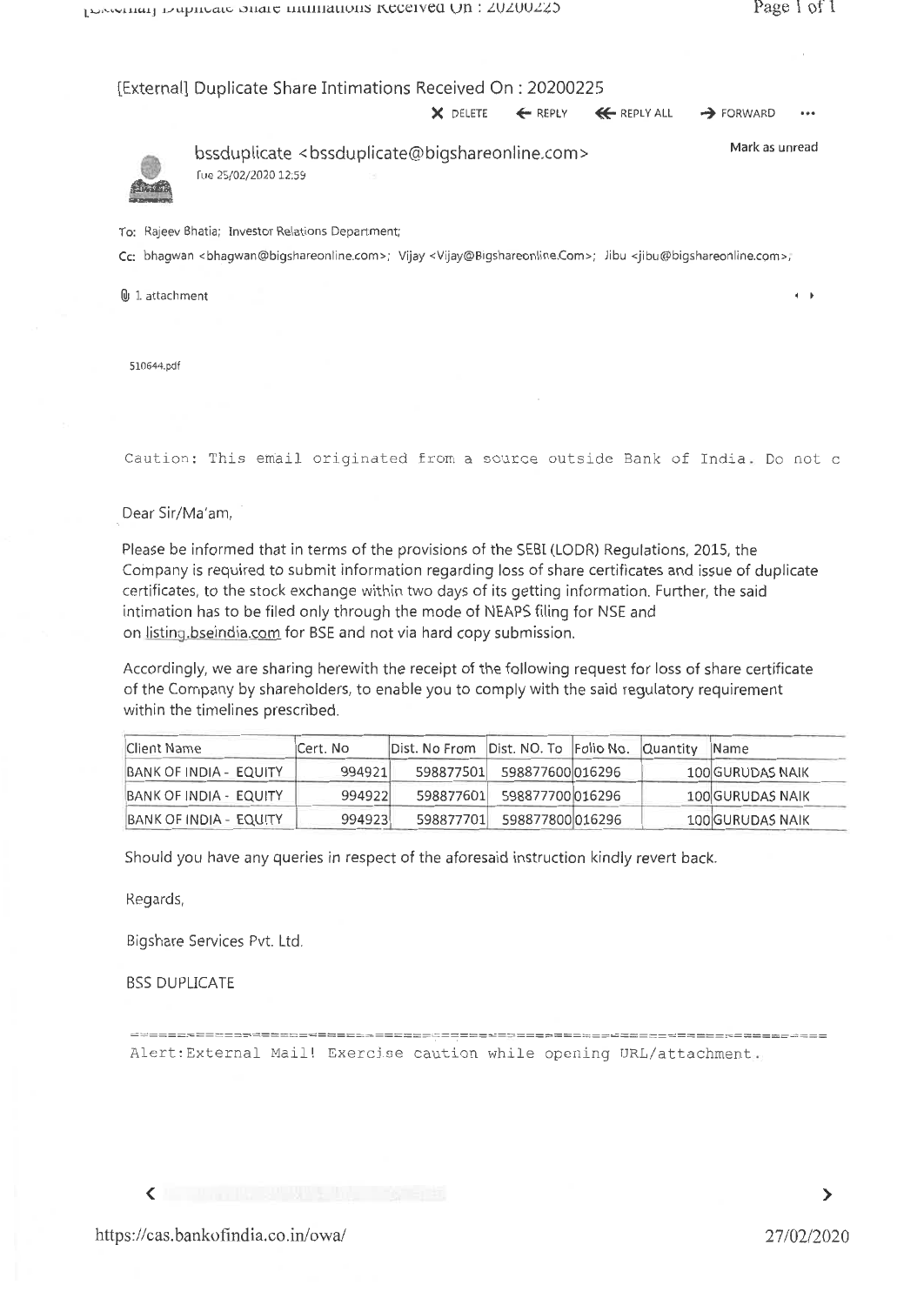# 510644

 $\label{eq:1} \begin{aligned} \mathcal{N}=\frac{1}{2}\left[\frac{1}{2}\sqrt{\frac{2\pi}{\hbar}}\frac{\sqrt{2\pi}}{\hbar}\frac{\sqrt{2\pi}}{\sqrt{2\pi}}\frac{\sqrt{2\pi}}{\sqrt{2\pi}}\right] \mathcal{N}_{\rm eff} \end{aligned}$ 

Â.



 $l$  of  $l$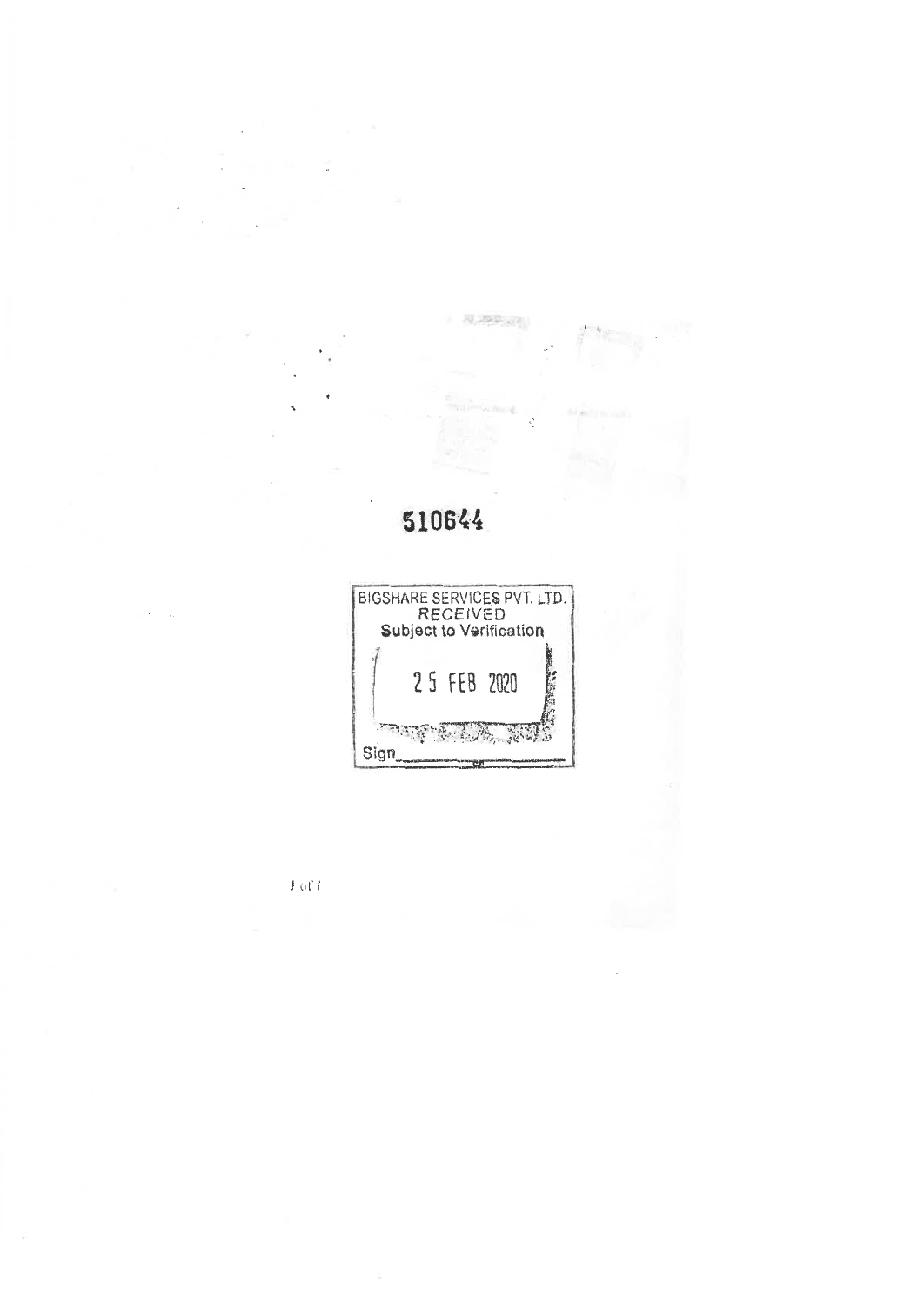Did form - green



Ref. No. Scul2019-20/016

 $\sqrt{2}$ 

Date: 12/04/204

To.

The Manager Bigshare Services Private Limited, ).<sup>57</sup> Floor, Bharat Tin works Building, Opp. Vasant Oasis, Makwana Foad, Marol, Andheri (E), Mumbai-400059

 $\Omega_{\rm{th}}$ 

### Signature attestation certificate

We certify that Mrs Geetanjali Gurudas Tari R/o H No 211. Church street, Cortalim, Goa-403710 is maintaining her savings bank account no. 101610110000.99, vith our cranch since 17-11-2006.

Account Details: Account No: **Bank Name:** Address: IFSC Code: MICR Colfe:

101610110000129 Bank of India, Sancoale Branch Sancoale, P.O. Cortalins, Goa-403710 BKID000101 403013011

सांकशाळ

SANCOALE BR. GOA

GNaik.

Signatures attested as per our bank records

कृत बैंक आफ इंडिया For BANK OF INDIA शास्त्रा शोधा T. 21 146 Sr. Br. Manage वरिष्ट श

Signature of Bank Official attesting the signature: Name: SRASHTI Designation: Sri Branch Maryca Telephone No: 0832-255160-4.

Dete' - 12/04/204.

रहीकाल शाहन सांकवाल, डाकघर कोर्तालिम, गोवा - 403 710. (1) 0832-2551604 (@0832-2550243 Sancoale.Goa@bankofindia.co.in Sancosle Brattliti Sancoale, P. O. Cortalim, Goa - 403 710. 20832-2551604 @0832-2550243 Sancoale.Goa@bankofindia.co.in पदान जर्मालया स्टार हाऊस, बांद्रा कूर्ला कॉमप्लेकस, फ्लोट नंबर सी 5 ,बांद्रा (पूर्व) मंबई 400 051. Head Clinic Star House, Bandra Kurla Complex, C-5, Bandra East, Mumbai - 400 051.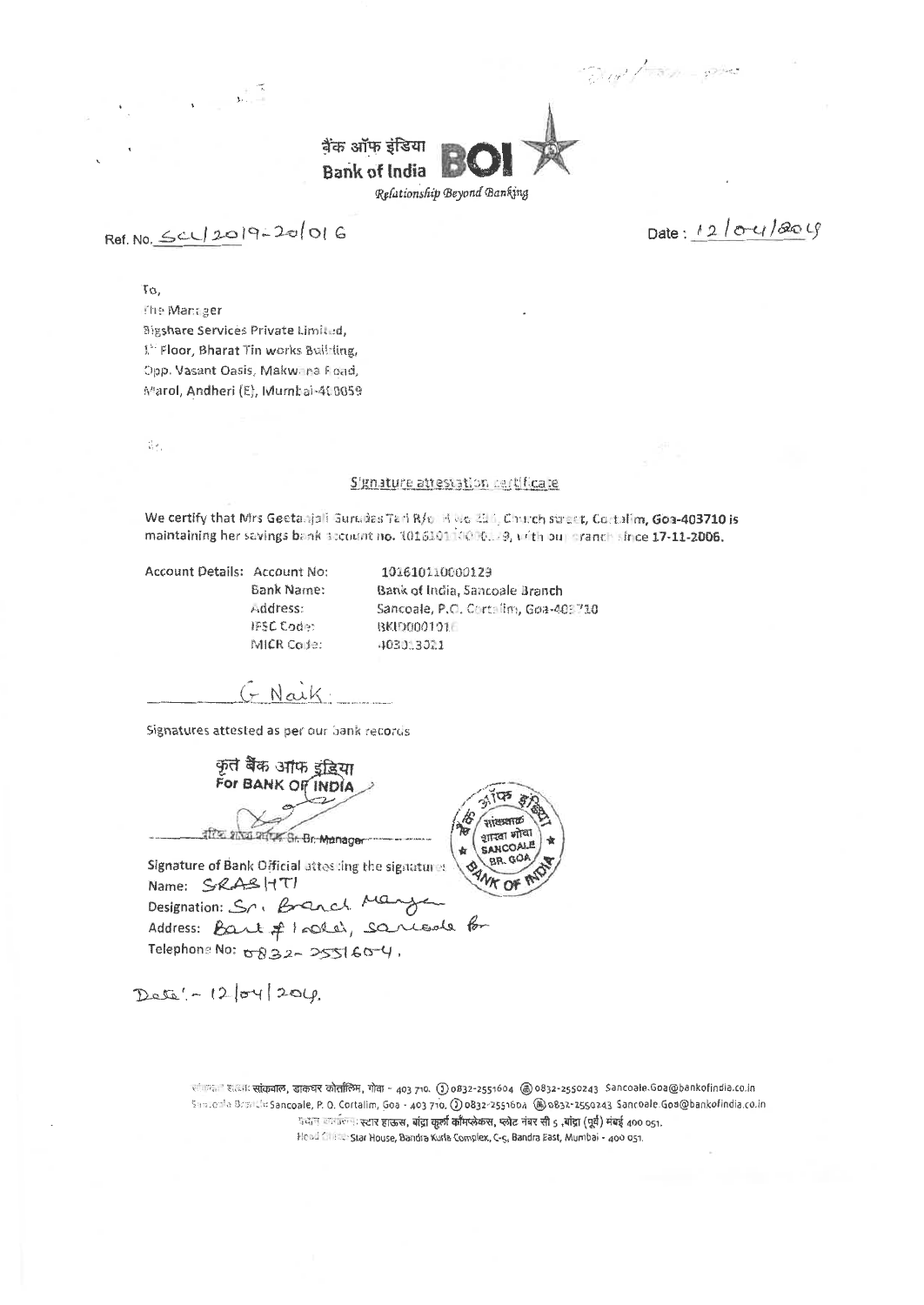### [External]Duplicate Share Intimations Received On : 27022020

 $\times$  DELETE  $\leftarrow$  REPLY  $\leftarrow$  REPLY ALL  $\rightarrow$  FORWARD



Prasad <bssduplicate@bigshareonline.com> Thu 27/02/2020 14:09

Mark as unread

To: Rajeev Bhatia; Investor Relations Department;

Cc: Bssduplicate@Bigshareonline:Com <bssduplicate@bigshareonline.com>; bhagwan@bigshareonline.com; Vijay <vijay@bigshareonline.com>; 'Jibu' <jibu@bigshareonline.com>;

 $\Box$  1 attachment 4

510796\_.pdf

Caution: This email originated from a source outside Bank of India.

Dear Sir/Ma'am,

Please be informed that in terms of the provisions of the SEBI (LODR) Regulations, 2015, the Company is required to submit information regarding loss of share certificates and issue of duplicate certificates, to the stock exchange within two days of its getting information. Further, the said intimation has to be filed only through the mode of NEAPS filing for NSE and on listing.bseindia.com for BSE and not via hard copy submission.

Accordingly, we are sharing herewith the receipt of the following request for loss of share certificate of the Company by shareholders, to enable you to comply with the said regulatory requirement within the timelines prescribed.

| Client Name               | Cert.<br>No | Dist. No<br>From | Dist. NO.<br>ľο | Folio<br>No. | Quantity I | Name                                     |
|---------------------------|-------------|------------------|-----------------|--------------|------------|------------------------------------------|
| BANK OF INDIA -<br>EQUITY | 40058       | 492995701        | 492995800       | 099958       | 100        | <b>PRADEEP KUMAR</b><br><b>CHAUDHARY</b> |

Should you have any queries in respect of the aforesaid instruction kindly revert back.

Regards,

Bigshare Services Pvt. Ltd.

BSS DUPLICATE

Alert:External Mail! Exercise caution while opening URL/attachment.

 $\blacktriangleleft$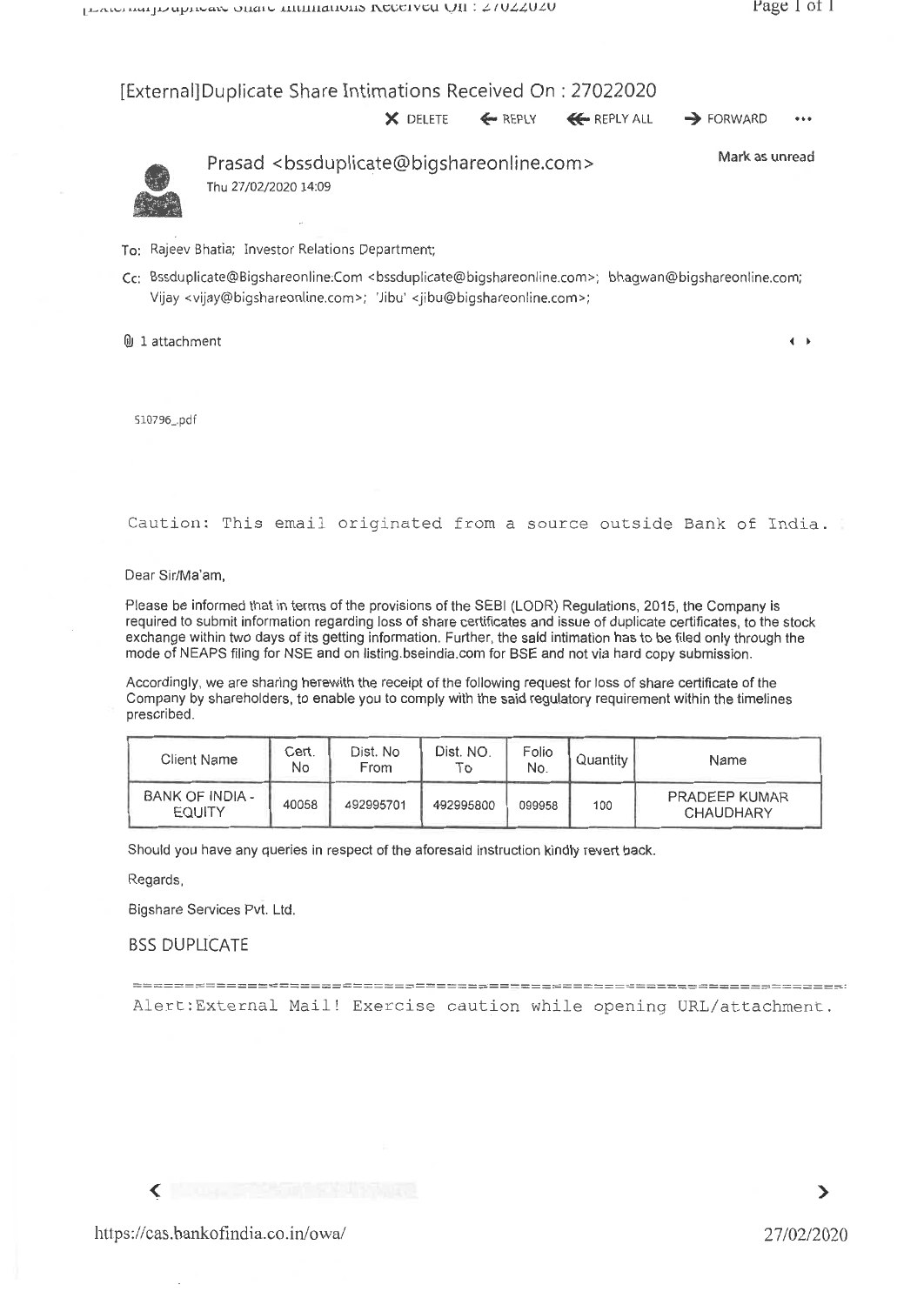

그는 아이들이 모습

 $\sim$   $^{-1}$